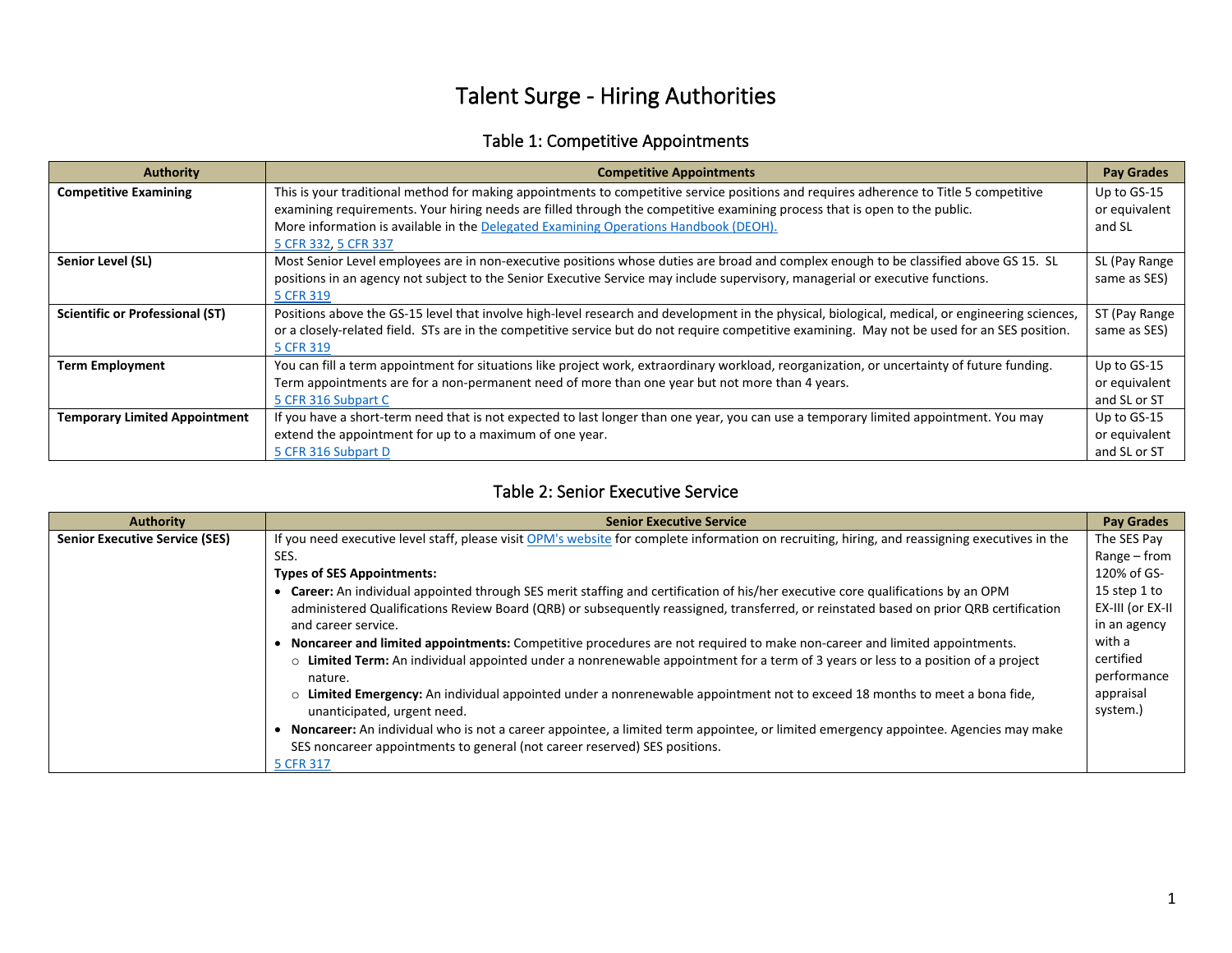| Table 3: Noncompetitive and Excepted Service Appointments |
|-----------------------------------------------------------|
|-----------------------------------------------------------|

| <b>Authority</b>                       | <b>Noncompetitive and Excepted Service Appointments</b>                                                                                                                                                                                                                               | <b>Pay Grades</b>         |
|----------------------------------------|---------------------------------------------------------------------------------------------------------------------------------------------------------------------------------------------------------------------------------------------------------------------------------------|---------------------------|
| <b>Political Appointees</b>            | Agencies may appoint individuals to positions of a confidential or policy-determining nature in the excepted service upon authorization by                                                                                                                                            | Up to GS-15               |
|                                        | the OPM.                                                                                                                                                                                                                                                                              | or equivalent             |
|                                        | 5 CFR 213 Subpart C                                                                                                                                                                                                                                                                   | and SL                    |
| <b>Schedule A and B Appointments</b>   | Your agency may make appointments without regard to competition when it has been determined that competitive examining is not                                                                                                                                                         | Up to GS-15               |
|                                        | practical. This is most commonly used for persons with disabilities; attorneys, law clerks; positions in remote/isolated locations; internship or                                                                                                                                     | or equivalent             |
|                                        | fellowship programs (other than Pathways Programs); SES career development programs (CDPs); and students assigned to a medical facility;                                                                                                                                              | and SL                    |
|                                        | physicians, surgeons, and dentists. Can apply to SL where appropriate, e.g., non-supervisory attorney positions classified above GS-15.                                                                                                                                               |                           |
| Schedule D - Student Interns           | 5 CFR 213 Subpart C                                                                                                                                                                                                                                                                   |                           |
|                                        | To be eligible for this work experience program, students must be enrolled and seeking a degree on a full or half-time basis at an accredited<br>educational institution. Students who successfully complete the Intern Program may be eligible for conversion to a term or permanent | Generally, up<br>to GS-09 |
|                                        | position.                                                                                                                                                                                                                                                                             |                           |
|                                        | 5 CFR 362 Subpart B                                                                                                                                                                                                                                                                   |                           |
| <b>Intergovernmental Personnel Act</b> | This program helps you access expertise from outside the Federal government and provide your staff with developmental opportunities. It                                                                                                                                               | Up to GS-15               |
|                                        | provides for temporary assignments of personnel between the Federal government and state and local governments; colleges and                                                                                                                                                          | or equivalent,            |
|                                        | universities; Indian tribal governments; Federally funded research and development centers; and other eligible organizations. More                                                                                                                                                    | SES, SL or ST             |
|                                        | information at https://www.opm.gov/policy-data-oversight/hiring-information/intergovernment-personnel-act/.                                                                                                                                                                           |                           |
|                                        | 5 CFR 334                                                                                                                                                                                                                                                                             |                           |
| Temporary, not Full-time - Critical    | When you just need to get something done, you can make 30-day emergency appointments to fill a critical hiring need. An agency may                                                                                                                                                    | Up to GS-15               |
| <b>Hiring Need</b>                     | extend these appointments for an additional 30 days. This authority may be used to fill senior-level (SL) positions as well as positions at lower                                                                                                                                     | or equivalent             |
|                                        | grades.                                                                                                                                                                                                                                                                               | and SL pay                |
|                                        | 5 CFR 213.3012(i)(2)                                                                                                                                                                                                                                                                  | grades                    |
| <b>Noncompetitive Hiring Authority</b> | By marketing your hiring needs to military bases, you can reach eligible military spouses who can be noncompetitively appointed for a                                                                                                                                                 | Up to GS-15               |
| for Certain Military Spouses           | temporary, term, or permanent job. Special conditions -- spouses of service members who are 100 percent disabled or who were killed while<br>on active duty have lifetime eligibility starting from the date of the documentation verifying the service member's disability or death. | or equivalent             |
|                                        | Candidates must qualify for the job.                                                                                                                                                                                                                                                  |                           |
|                                        | 5 CFR 315.612                                                                                                                                                                                                                                                                         |                           |
| <b>Returning Peace Corp and</b>        | You can find job seekers eager to continue their public service when you know that certain returned Peace Corps and AmeriCorps VISTA                                                                                                                                                  | Up to GS-15               |
| <b>AmeriCorps VISTA Volunteers</b>     | Volunteers are awarded one year of noncompetitive eligibility. An agency must have an open, classified position and the candidate must                                                                                                                                                | or equivalent             |
|                                        | meet minimum qualifications.                                                                                                                                                                                                                                                          |                           |
|                                        | Contact the Peace Corps or VISTA directly to access returning volunteers:                                                                                                                                                                                                             |                           |
|                                        | <b>Peace Corps</b>                                                                                                                                                                                                                                                                    |                           |
|                                        | <b>Americorps VISTA</b>                                                                                                                                                                                                                                                               |                           |
|                                        | 5 CFR 305.605                                                                                                                                                                                                                                                                         |                           |